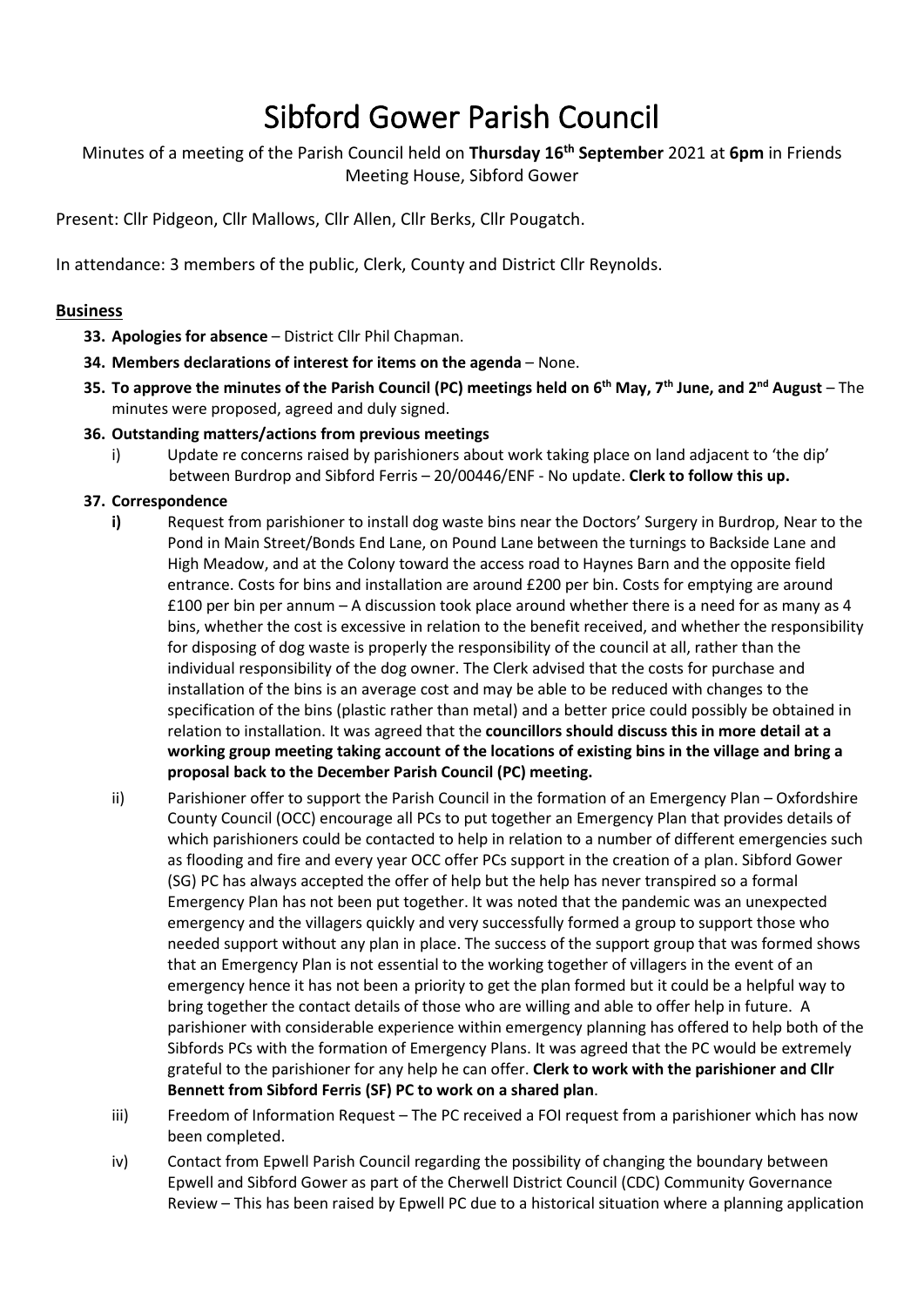was submitted on a site within SG therefore SGPC were the statutory consultees but the site is closer to the built up area of Epwell so has more impact on Epwell than SG. It was agreed that the PC are happy to discuss the proposal with Epwell as part of the Community Governance Review process.

**38. Feedback from District/County Councillors** – There is a parliamentary constituency boundary change which won't effect the Sibfords. A 20 mph pilot scheme is being trialled in Kirtlington and may be rolled out further in future. The County Council will be taking over enforcement of civil parking from November. The County Council now have an out of hours emergency telephone number for members of the public to call if there is an emergency on the highway rather than them having to call the police. The CDC Local Plan will start consultation soon and there are 2 sites proposed for development within SG. This information had not been released before publication of the SGPC agenda for this meeting therefore the PC will hold an extraordinary meeting in October in order to agree a response to this consultation before the closing date of 10<sup>th</sup> November. **Clerk to arrange meeting w/c 18th October subject to councillors' availability.** 

## **39. Policy Reviews/adoption**

- i) Code of Conduct Proposed and agreed to readopt with no changes.
- ii) Complaints Procedure Proposed and agreed to readopt with no changes.
- iii) Grievance Policy Proposed and agreed to readopt with no changes.
- iv) Disciplinary Policy Proposed and agreed to readopt with no changes.
- v) Standing Orders Proposed and agreed to readopt with no changes.
- vi) Publication Scheme Proposed and agreed to readopt with no changes.
- vii) Financial Regulations Proposed and agreed to readopt with no changes.
- viii) Internal Financial Controls Proposed and agreed to readopt with no changes.
- ix) Risk Assessment Proposed and agreed to readopt with no changes.
- x) Responding to Planning Applications Policy It was proposed and agreed to remove this policy as the clerk has been advised that this policy is a duplication of the delegated powers included within the Scheme of Delegation.

## **Assets and services**

## **40. Landscape Management Proposals**

i) Overview of progress – There was a proposal to do a close cut piece of grass on the Millennium Field to create a picnic area. The Town Estates Charity have agreed to this so a quote is being obtained for this to be added to the grass cutting schedule from the new season in 2022. The grass cutting/maintenance on the Miriam Tebbs land and verges is unlikely to change but further discussion is needed on the plans for the burial ground.

## **41. Asset Register**

i) Ownership of public seating in the village – There were no responses received to the note put out asking for owners of public seats in the village to contact the Clerk. The PC needs to consider whether to take on responsibility for these benches and add them to the asset register which would include them with the PC's public liability insurance cover but would also make the PC liable for costs of repair. It was agreed that **Cllr Berks and Cllr Mallows should inspect the benches and report back to a working group** meeting regarding the condition of each bench and the likely costs required to bring them back up to the standard required by OCC. **PC to discuss further at a working group meeting and bring a proposal back to the December meeting.**

ii) To agree the process for asset inspections – The defib is currently checked monthly by Cllrs Pidgeon and Cllr Berks. Other assets require quarterly safety checks. **Clerk and Cllr Allen to put together an asset inspection form and rota for completing the checks for consideration at next meeting.** Cllr Pidgeon noted that Cllr Wass at SFPC is trying to organise defib training and that Cllr Pidgeon and Berks would like to discuss this further with Cllr Wass to see if a joint session could be arranged.

## **Finance**

## **42. Bank reconciliation as at 10.09.21:**

Bank balance: £17,462.29 Outstanding payments: £0 Outstanding income: £0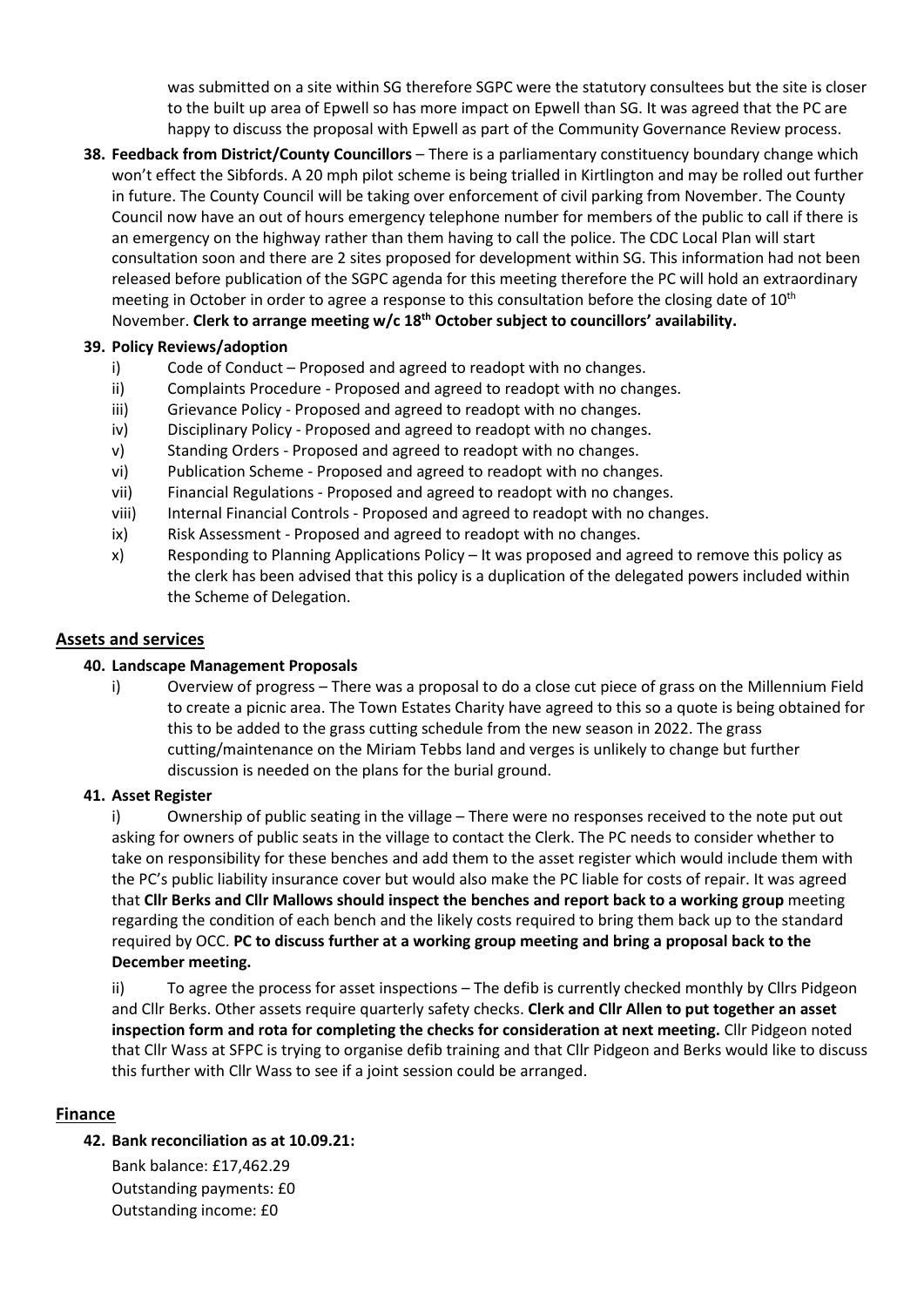Cashbook balance: £17,462.29

- **43. Year end forecast/review year to date** The forecast is on track with the budget other than the £1500 investment budget which has still not been allocated to any investment work. This will be discussed further in a working group meeting as per item 37i.
- **44. To note and approve the following payments and receipts since the last meeting:**

**Payments:** Proposed and agreed.

| 29.04.21 | <b>Kirsty Buttle</b>          | April salary                           | £173.10 |
|----------|-------------------------------|----------------------------------------|---------|
| 29.04.21 | <b>HMRC</b>                   | <b>April Tax</b>                       | £43.20  |
| 29.04.21 | <b>Kirsty Buttle</b>          | Zoom subscription                      | £71.94  |
| 29.04.21 | <b>Kirsty Buttle</b>          | Expenses - Travel & Stationery         | £5.74   |
| 29.04.21 | Thomas Fox Landscaping        | Mowing of churchyard 25.03.21          | £129.83 |
| 29.04.21 | CDC                           | Emptying of dog bin                    | £60.23  |
| 25.05.21 | <b>BHIB</b>                   | Parish Insurance                       | £236.77 |
| 25.05.21 | WC & EF Lovesey & Son         | Mow Millennium Paths 13/04, 27/04      | £72.00  |
| 25.05.21 | Thomas Fox Landscaping        | Mowing of churchyard 23.04.21          | £129.83 |
| 25.05.21 | <b>Kirsty Buttle</b>          | May salary                             | £173.10 |
| 25.05.21 | <b>HMRC</b>                   | May tax                                | £43.20  |
| 08.06.21 | ICO                           | Data Protection Fee                    | £35.00  |
| 29.06.21 | Thomas Fox Landscaping        | Mowing of Churchyard 05 and 27/05      | £259.66 |
| 29.06.21 | WC & EF Lovesey & Son         | Mow Millennium Paths 11/05, 25/05      | £72.00  |
| 29.06.21 | N R Prickett                  | Grass cutting 04/05                    | £312.00 |
| 29.06.21 | <b>Kirsty Buttle</b>          | June salary                            | £322.96 |
| 29.06.21 | <b>HMRC</b>                   | June tax                               | £80.80  |
| 27.07.21 | Thomas Fox Landscaping        | Mowing of Churchyard 17/06             | £129.83 |
| 27.07.21 | WC & EF Lovesey & Son         | Mow Millennium Paths 08/06, 22/06      | £72.00  |
| 27.07.21 | N R Prickett                  | Grass cutting 10/06.                   | £312.00 |
| 27.07.21 | <b>Kirsty Buttle</b>          | Salary July                            | £173.10 |
| 27.07.21 | <b>HMRC</b>                   | <b>Tax July</b>                        | £43.20  |
| 18.08.21 | WC & EF Lovesey & Son         | Mowing Millennium Field                | £288.00 |
| 18.08.21 | Thomas Fox Landscaping        | Mowing of Churchyard 09/07, 29/07      | £259.66 |
| 18.08.21 | Kirsty Buttle                 | <b>Salary August</b>                   | £173.10 |
| 18.08.21 | <b>HMRC</b>                   | <b>Tax August</b>                      | £43.20  |
| 18.08.21 | <b>Kirsty Buttle</b>          | Expenses - Travel & Telephone call     | £11.18  |
| 18.08.21 | Sibford Village Hall          | Hall hire - 25th May, 7th Jun, 2nd Aug | £42.50  |
| 18.08.21 | Sibford Ferris Parish Council | Share of Speed Radar device            | £73.95  |

#### **Receipts:** Noted.

|          | 18.05.21   R Locke & Son             | Interment fee             | £380.00   |
|----------|--------------------------------------|---------------------------|-----------|
|          | 25.05.21   Mid Counties Co-Operative | Interment Fee             | £194.00   |
| 14.06.21 | <b>HMRC</b>                          | VAT refund                | £1,327.32 |
|          | 15.06.21   Stoneletters Ltd          | <b>Memorial Stone Fee</b> | £142.00   |
| 09.08.21 | <b>Banbury Memorials</b>             | Memorial Fee - Kipping    | £144.00   |

## **Planning**

## **45. Planning applications received**

**21/02655/TCA – Friends Meeting House, Temple Mill Road, Sibford Gower.** T1 x Laurel - Remove stems touching wall as causing damage. T2 x Elder - Fell as damaging wall. T3 x Walnut - crown raise by up to 2.0m all round, reduce branching back from gable by 2.0m. T4 x Lawson; multi-stemmed - Fell as in poor condition. T5 x Yew - Crown raise by up to 3.0m, remove leaning stem over boundary. G1 x Yew - Crown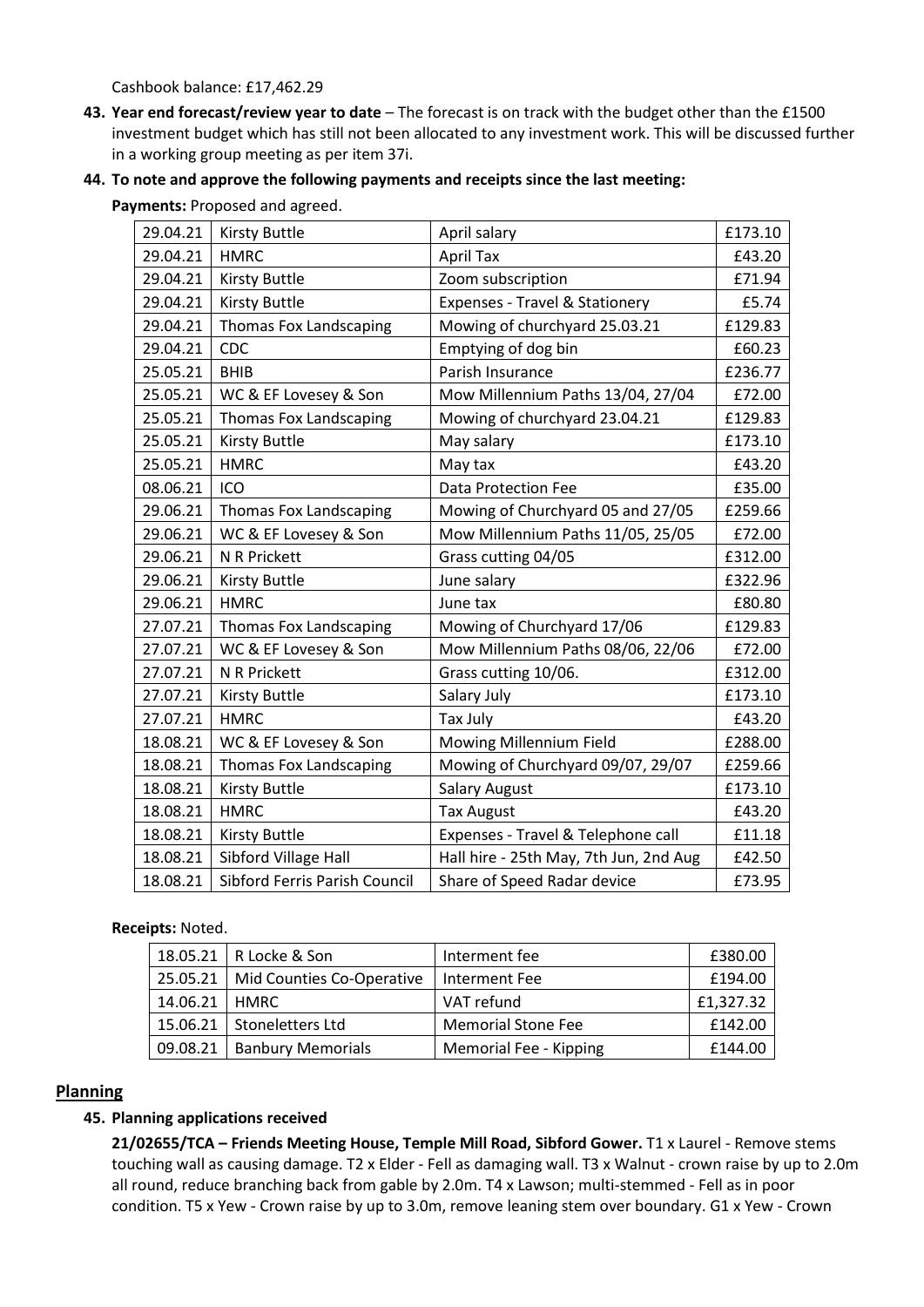raise all by up to 3.0m. T6 x Beech - Crown raise to 2.0m. T7 x Yew - crow raise up to 2.5m all round, clear driveway to a minimum height of 4.0m. T8 x Holly - Fell to ground level as close to building. No comment. Response made using delegated powers.

**21/02943/TCA – Bramley Close, Bonds End Lane, Sibford Gower.** T1 x Silver Birch -Reduce height up to 10 metres. No comment. Response made using delegated powers.

**21/02807/F – West Farm Cottage, Main Street, Sibford Gower.** Variation of conditions 2 (plans) and 6 (doors & windows) of 20/03601/F - Condition 2 to be changed to refer to the revised proposals drawings 19\_076-100B and 101C to reflect amendments made to the two-storey extension. Support.

#### **46. Planning decisions received**

**21/00437/F and 21/00438/LB - 7 The Colony, Colony Road, Sibford Gower.** Works to the Main House include: - making good and restoration to the roof, chimneys and gutters / downpipes - making good and restoration to the external pointing, - repairs and changing deteriorated windows and external doors with new double-glazed to match - restoration works to lintels. Works to the Garage include: - incorporating solar thermal panels under slate tiles for solar-thermal power - install new garage doors -changing deteriorated windows with new double-glazed to match the Main House. Works to the Log Store/Garden Room: demolish the dilapidated Log Store and replace it with a Garden Room. Works to the boundaries: maintenance work to the existing stone walls - new timber entrance gates to the driveway. Approved.

**21/01081/F – Land East of Epwell Road, Sibford Gower.** Erection of a 15m x 25m (375 sqm) agricultural storage barn with a ridge height of 7.2m. Approved.

**21/02296/TCA – Brayes Close, Street through Burdrop, Burdrop.** T1 x Yew Tree in front garden - 40% crown reduction; height after reduction 6 metres spread after reduction 4 metres. Reduction in tree due to excessive shading. Approved.

**21/01535/F – Lane Head, Main Street, Sibford Gower.** Demolish existing garage for replacement with oak framed carport and roof alterations to create first floor over existing ancillary outbuilding to create pool and annexe accommodation. Withdrawn.

**Appeal relating to refusal of 20/03409/F – Heath Barn, Sibford Gower**. Single storey connecting link between garage and the original barn conversion. Refused.

**21/02957/TEL – Street Record, Colony Road, Sibford Gower.** Intention to install fixed line broadband electronic communications apparatus - 7 x 9m light pole. Approved/permitted development.

## **Community Development**

#### **47. Update on Asset of Community Value (ACV) nomination on the Blaze Inn Saddles** -

The Sibford Gower Parish Council (SGPC) nominated Bishops End (aka the Bishop Blaize public house) as an Asset of Community Value (ACV) in December 2015, and this nomination was approved for inclusion in Cherwell District Council's ACV Register for 5 years commencing on 12th February 2016. **[ACV029 Decision](https://thesibfords.uk/sib2/wp-content/uploads/2021/08/ACV-2016-Decision-Notice.pdf)  [Notice](https://thesibfords.uk/sib2/wp-content/uploads/2021/08/ACV-2016-Decision-Notice.pdf)**

With the impending removal of this listing due on 12th February 2021, the Sibford Gower Parish Council agreed to invite public views on the possibility of renomination at our **[meeting on 8th December 2020](https://thesibfords.uk/sib2/wp-content/uploads/2021/04/08-Dec-2020-SGPC-Minutes.pdf)**, and also advertised this invitation via public notices. At our **[meeting on 2nd March 2021](https://thesibfords.uk/sib2/wp-content/uploads/2021/05/SGPC-Minutes-02.03.21.pdf)**, the Council agreed that an ACV renomination should be pursued.

An application for renomination of the Pheasant Pluckers Inn (formerly the Bishop Blaize and currently trading as the Blaze Inn Saddles) was submitted to Cherwell District Council on 3rd August 2021. A letter confirming satisfaction with our provision of documentation was received on 12th August 2021 **[ACV066](https://thesibfords.uk/sib2/wp-content/uploads/2021/08/ACV066_Receipt-of-Nomination_Nominator.pdf)  [Receipt of Nomination](https://thesibfords.uk/sib2/wp-content/uploads/2021/08/ACV066_Receipt-of-Nomination_Nominator.pdf)**, which also advised that Cherwell District Council should reach a conclusion on this nomination by 6th October 2021.

Subject to redaction of personal information as required by privacy law, full disclosure of the nomination form and evidence documents (as also requested by the current owner) were published on the Council website on 24 August 2021.

Whilst the ACV is under consideration by Cherwell DC, we are unable to make or receive further comments on the nomination. However, if any parishioner wishes to make comments they should direct these to:

#### **Kevin Larner** - **Healthy Communities Manager**